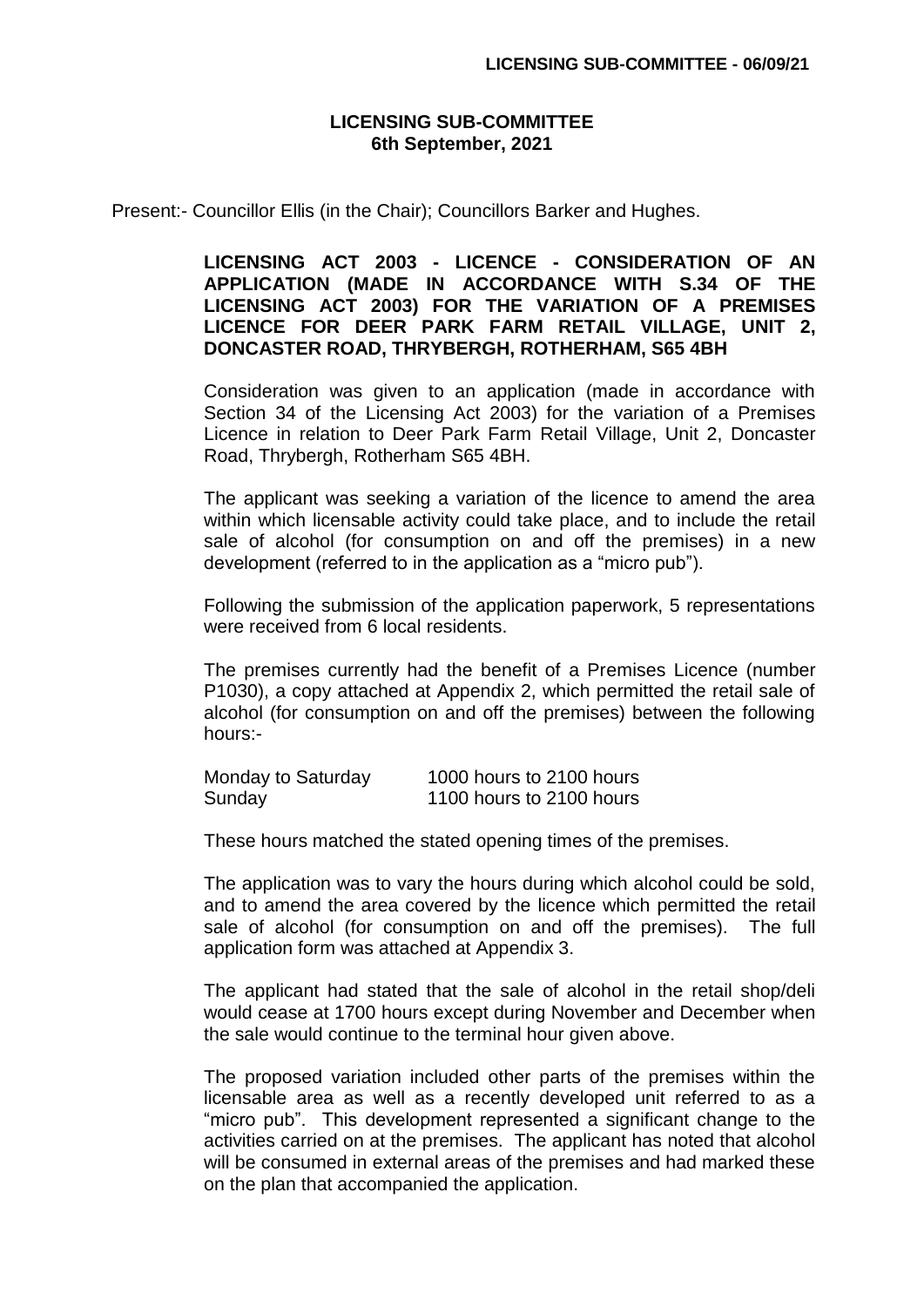Mr. Rose and Mr. Cristinacce, applicants, were in attendance at the hearing.

The Sub-Committee heard representations from:-

Mr. H.M. Mr. M.H. and Mrs. G.H.

The objections centred around:-

- Noise, odour and light nuisance
- Potential for crime and disorder
- Lack of confidence in management at the premises due to previous failures to adhere to licensing requirements
- Access to the premises by children

In addition to the above, comments were received from the Council's Environmental Health Service and a number of additional conditions were proposed by the Council's Licensing Service (acting in its role as a Responsible Authority). These proposed conditions had been agreed by the applicant and would be added to the licence should the variation be approved.

No comments/objections had been received from any of the other Responsible Authorities as identified in the Licensing Act 2003.

Mr. Rose and Mr. Cristinacce, applicants, addressed the concerns raised by the objectors.

The Sub-Committee considered the application for the variation of the premises licence and the representations made specifically in light of the following Licensing objectives (as defined in the 2003 Act):-

The prevention of crime and disorder Public safety The prevention of public nuisance The protection of children from harm

Resolved:- That the application for a variation to the Premises Licence, in accordance with the provisions of Section 34 of the Licensing Act 2003, in respect of the premises known as Deer Park Farm Retail Village, Unit 2, Doncaster Road, Thrybergh, Rotherham S65 4BH, be approved for the retail sale of alcohol (for consumption on and off the premises) between the following hours:-

| Monday to Saturday | 1000 hours to 2030 hours |
|--------------------|--------------------------|
| Sunday             | 1100 hours to 2030 hours |

And subject to the following conditions:-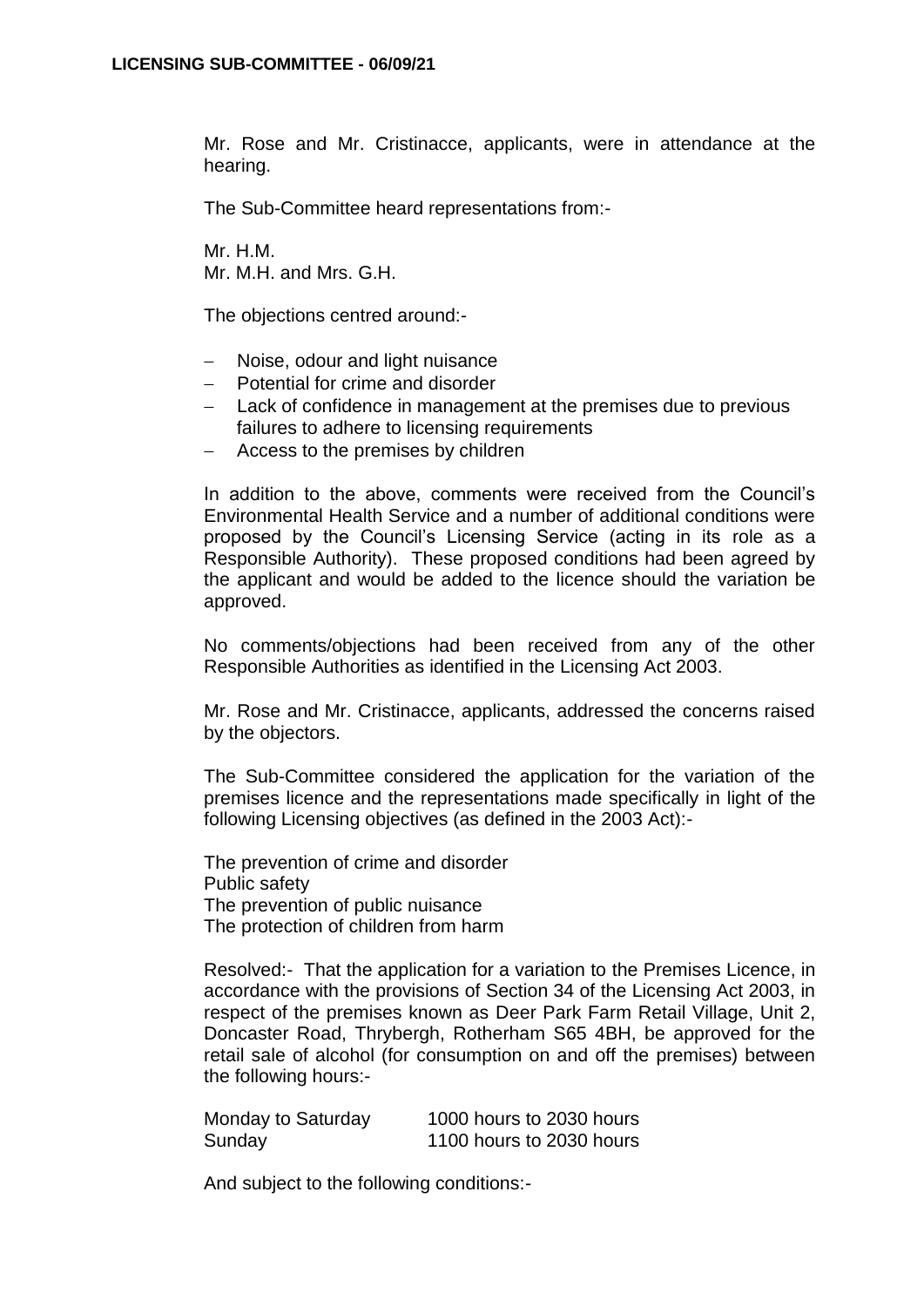1. The licence holder shall ensure that consumption of alcohol does not take place within the customer car parks and physically separated and is contained to the inside and seating areas outside as marked out in the plan.

2. That new staff shall receive induction training within 28 days of commencement of their employment at the premises including drug awareness, underage sales training and serving to persons in drink. This training shall be recorded.

3. Staff refresher training shall take place on an annual basis and be recorded.

4. All staff training records shall be retained on the premises, maintained by the Designated Premises Supervisor or Premises Licence Holder, and made available immediately for inspection upon request by South Yorkshire Police or Local Authority Enforcement Officers.

5. A refusal register shall be maintained and kept on site at all times to record all incidents involving refusal to serve alcohol at the premises. The register shall include consecutively numbered pages in a bound format and include the time, date and location of the incident, and details of the nature of the incident and names of any other staff involved or to whom the incident was reported. The register shall be checked and signed on a weekly basis by the Designated Premises Supervisor or, in the absence of the Designated Premises Supervisor, the manager who shall be nominated in writing.

6. This register shall be made available for inspection by South Yorkshire Police or Local Authority Enforcement Officers immediately upon request.

7. An incident register shall be maintained and kept on site at all times to record all incidents involving anti-social behaviour, injury and ejections from the premises. The register shall include consecutively numbered pages in a bound format and include the time, date and location of the incident and details of the nature of the incident and names of any other staff involved or to whom the incident was reported. The register shall be checked and signed on a weekly basis by the Designated Premises Supervisor or, in the absence of the Designated Premises Supervisor, the manager who shall be nominated in writing.

8. The register shall include the details of any Police Officer who attended the incident, names and addresses of any witnesses and confirmation as to whether there is CCTV footage of the incident.

9. This register shall be made available for inspection by South Yorkshire Police or Local Authority Enforcement Officers immediately upon request.